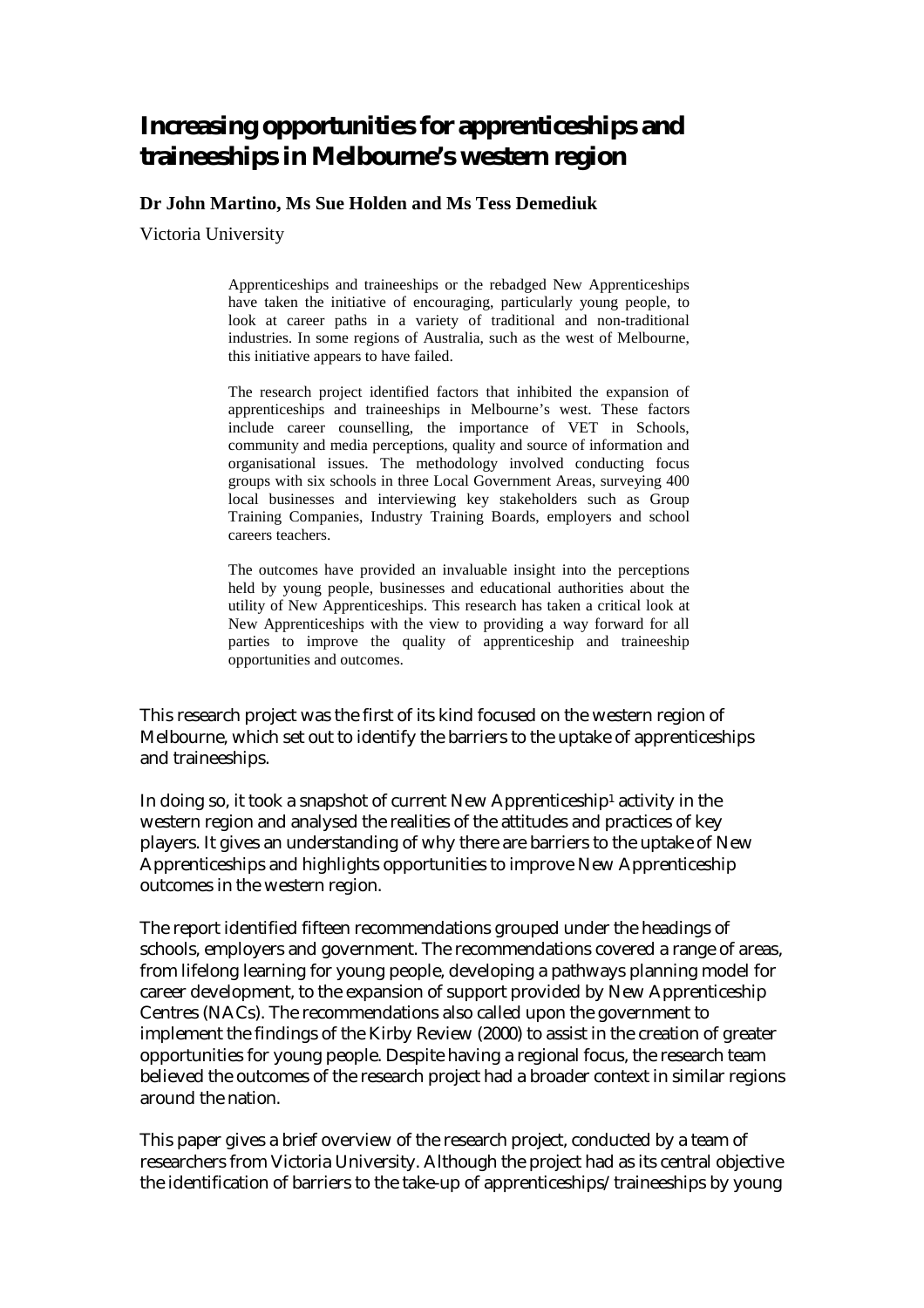people in the western region of Melbourne, it identified further issues outside the parameters of the current project and provided a framework for further research in this area. The research project utilised a combination of qualitative (focus groups and interviews) methods and quantitative (surveys) methods to identify the barriers inhibiting the widespread involvement of young people in the New Apprenticeships program. In order to identify these barriers, the research team interviewed or surveyed students, teachers, employers and representatives of organisations responsible for training delivery or coordination of employment of apprentices and trainees or representatives advising government agencies re specific industry training needs throughout the western region. In doing so, a number of key themes and patterns began to emerge that assisted the research team to understand the complex interrelationships underpinning the development of skill formation in youth, and to identify some of the factors undermining this process.

Figure 1 illustrates the complex set of issues and themes raised by each of the groups involved in the project.

**Figure 1:** Key themes from the research



Following is a brief description of the western region of Melbourne and a summary of the analysis of the research outcomes clustered under three groupings: students; employers and employment; and education and training representatives.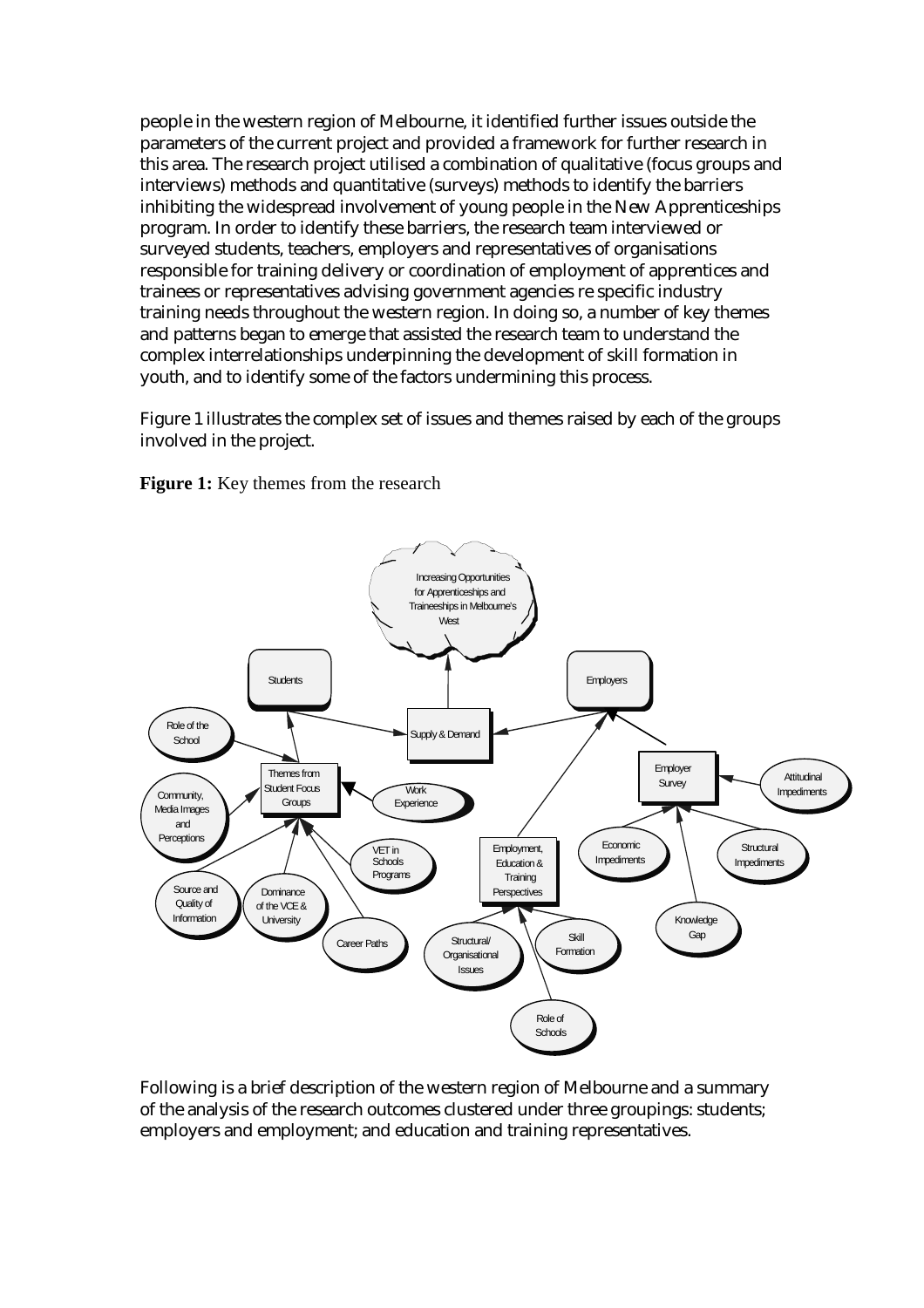The research highlighted a series of what can be called 'supply and demand barriers', which the research team argued were sufficient to have a significant effect upon the overall acceptance of, and participation in, the apprenticeship/traineeship system by young people in the west of Melbourne.

# **The western region of Melbourne**

Melbourne's western region, with a population of over half a million people, is one of Australia's fastest growing economic regions. In 1996, the region provided 140,807 jobs. However, 75% of the 207,722 residents with jobs were employed outside of the region.

Manufacturing is the staple industry in the western region of Melbourne2. There are only 1,825 manufacturing businesses in the region, placing it behind retail (4,737), property and business services (3,887) and construction (2,459) in the total number of businesses for an industry sector. It is, however, the largest employer in the region.

Combined, the key industry sectors in the west have a direct bearing on the potential growth of employment in the region, if transport, warehousing and logistics businesses are included. If manufacturing is the 'staple', transport and logistics are the 'meaty' area of new growth. The number of transport-specific companies located in the region is 1,301 and growing3. With the completion of the Western Ring Road and the impending completion of City Link4, there is a noticeable increase in the number of transport and transport-related businesses moving into the region (eg tyre and equipment suppliers, cold storage, refrigeration, packaging and processing, freight management, heavy vehicle mechanics and calibration mechanics).

However, the take-up of apprenticeships and traineeships (in traditional and emerging industries) both in the manufacturing, transport and logistics sectors of the region is significantly low. A regional strategy developed by the National Institute of Economic and Industry Research (NIEIR) and Ratio Consultants forecasts that in the next 15 years, the rate of population growth in the west of Melbourne will exceed the rate of job growth by a factor of 5 to 1 (Ratio Consultants 1995).

This forecast highlights that a significant effort must be made to provide the regional community with the best possible 'platform' to utilise training and learning opportunities, including VET in Schools programs and apprenticeships and traineeships.

# **Students**

The research team selected three groups of students from six Victorian secondary schools to be interviewed in separate focus groups (180 students). The schools were located within three local government areas representing small, medium and large take-up by young people of apprenticeships. The research group selected two schools per municipality: one government and one non-government. In each school, the careers teacher was asked to assist in the selection of students using the following criteria: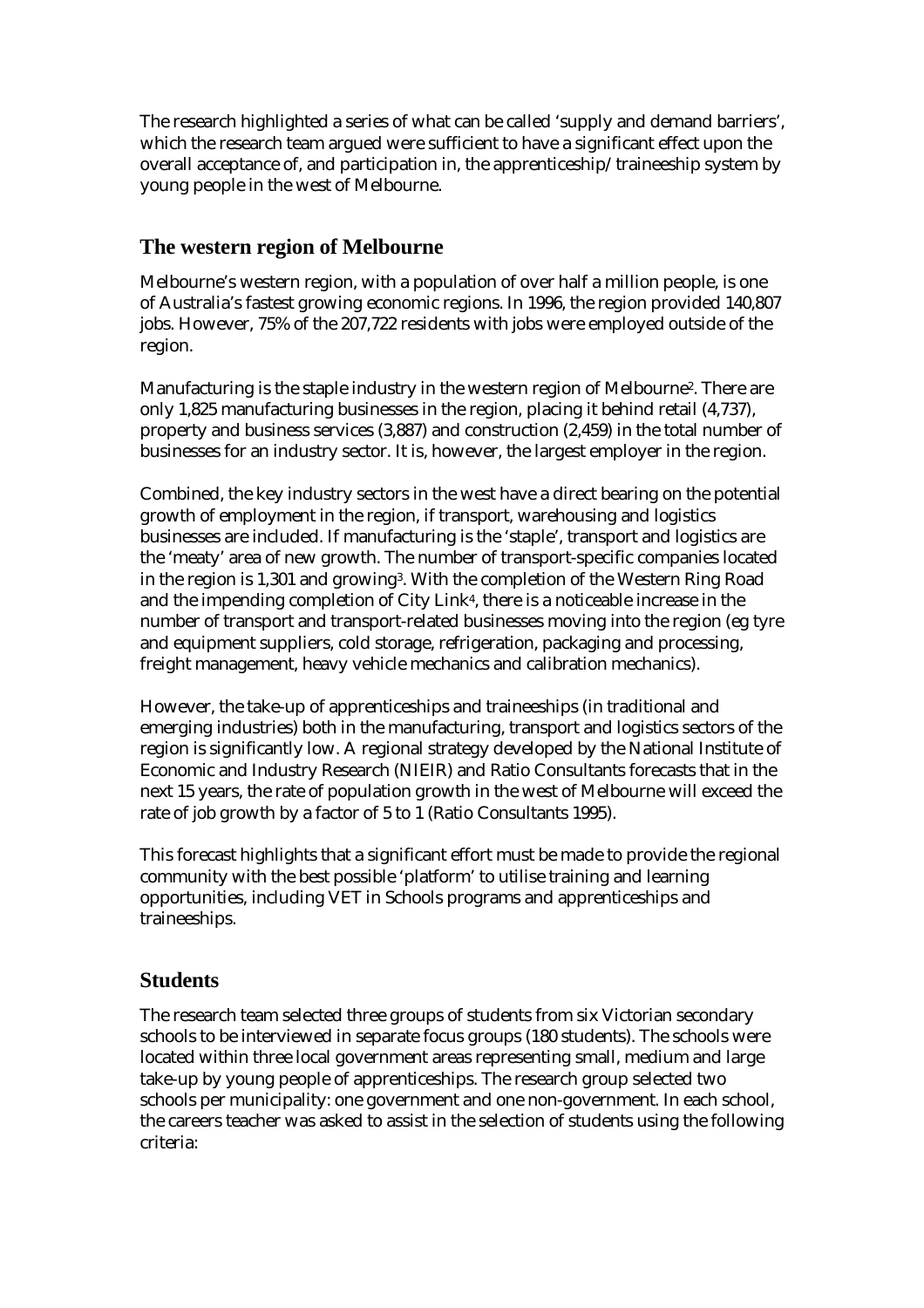- year 12 students students who had chosen traditional academic subjects
- year 12 students (VET stream) an equal number of students who had chosen VET subjects
- year 10 students equal numbers of males and females. The team was interested in the group's understanding of VET and the labour market before they had made subject selections.

The groups worked through a number of questions designed to highlight their understanding of apprenticeships and traineeships, the reasons behind specific subject and course decisions and future ambitions.

Students in both government and non-government<sup>5</sup> schools identified the pivotal role of the school in the process of choosing particular subjects and charting a postschool destination. In particular, students in both government and non-government schools highlighted the importance - and in many ways - the dominance of academic studies within the Victorian Certificate of Education (VCE). University (higher education) is perceived as the desirable outcome of the senior years of secondary schooling. This rather narrow and traditional 'academic' view of the purpose of secondary schooling and anticipated post-school pathways represents what the research team described as a specific type of 'school culture'.

For the purpose of this project, the research team identified 'school culture' as the implicit and explicit assumptions about what is worthwhile aspiring to and what should be the end goal of an individual's school education. An example of how school culture can influence career choice includes the extent to which a school seeks to actively promote as many post-school destinations as possible, or whether a limited range of options is promoted.

Where school culture is focused on narrow and academic objectives, there is a 'folding in' of the options available to young people. This 'folding in' of the options canvassed by students is also being reinforced by familial pressure to do well in VCE and gain a high ENTER (Equivalent National Tertiary Entrance Rank) score and a higher education place, rather than to consider apprenticeships and traineeships as a viable alternative. As a consequence, apprenticeships and traineeships were not seen as a first option in the post-school period. A view emerged in our discussions with students about attendance at university as the most desirable end product of a secondary education, regardless of the school, system or level.

As the following response illustrates, some students cannot conceive of the place an apprenticeship might hold in their life or where it might lead them.

> Girl 1: I was thinking about doing that, but I just couldn't drop everything and just do that for months. Like it is good to get paid for learning and stuff but I couldn't just drop everything. (School  $F - 15$ )

From the student responses, an apprenticeship was seen as a short-term experience and not as a career option. This type of response could also be interpreted as indicating that in the minds of some young people an apprenticeship is perceived as being part of a rigid and highly complex system, which leads to an uncertain future.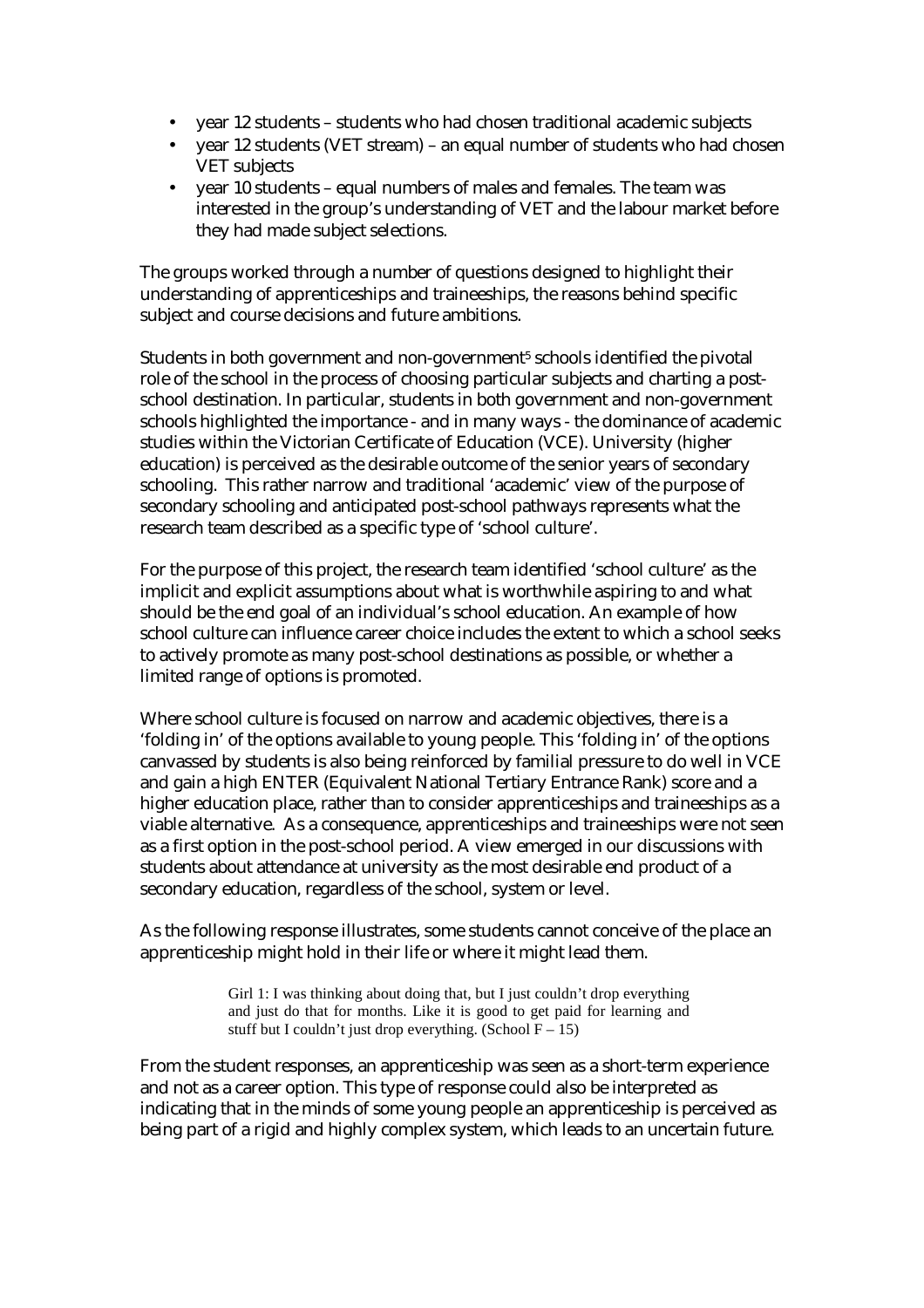Girl 3: Like an apprenticeship will go one, two years, what happens after that? Are we back where we started from, and like if you don't like it, could you transfer, or change what you wanted to do without too many hassles?  $(School F - 15)$ 

The possibility of an apprenticeship offering a desirable post-school destination comparable to the high status of a higher education course, or being a better option than the low skill/low paid work they had already experienced, was not a consideration - it was something they might fall back on if all else failed.

In some schools there appeared to be a concerted effort to educate students about their post-school options, both academic and vocational. In other schools, a degree of confusion or the lack of a realistic understanding of the complex processes underpinning the transition from school to work was evident. For example, as late as year 11, some students were still unsure about what career paths were available to them and what type of post-school destination might best suit them. This degree of uncertainty reflected the existence of a significant mismatch between when and how students were exposed to career information and advice. The origin and quality of information loomed large as an issue in the comments made by students. Ad hoc and informal sources of information appear to play as important a part in career choice as the formal structures and processes associated with school-based careers counselling.

Students highlighted the pivotal role they perceived careers teachers played in the process of selecting VCE subjects and post-school destinations. This appeared to indicate that when careers counselling by teachers is done effectively, students feel well placed to make realistic career choices. Students spoke highly of schoolorganised work experience programs as a worthwhile source of practical information about potential careers.

On the other hand, when asked to comment on the delivery of VET in Schools programs, some students were critical of the manner in which their individual schools managed this. They specifically referred to examples of poor delivery and the inadequate provision of staffing, resources and information. Students were highly critical of the knowledge base of teachers delivering VET in School subjects, and in particular, felt this did not adequately prepare them for a vocational pathway.

Students discussed their views on community and media images and perceptions of apprenticeships/traineeships. Some students felt under pressure from community and family expectations to succeed in school. Students from non-government schools spoke about pressure being exerted from home to do well in year 12 and to undertake a university course. On the other hand, government school students did not appear to be under the same kinds of pressures and exhibited a disenchantment and lack of engagement to schooling in general and, in particular, post–school destinations.

An unexpected issue which emerged from this research project was the apparent negative impact on students of the State Government-sponsored WorkCover television advertisements. The television advertisements featured a series of vignettes focusing on how unsafe work practices can lead to accidents. At least two of the advertisements depicted young apprentices as the victims of either poor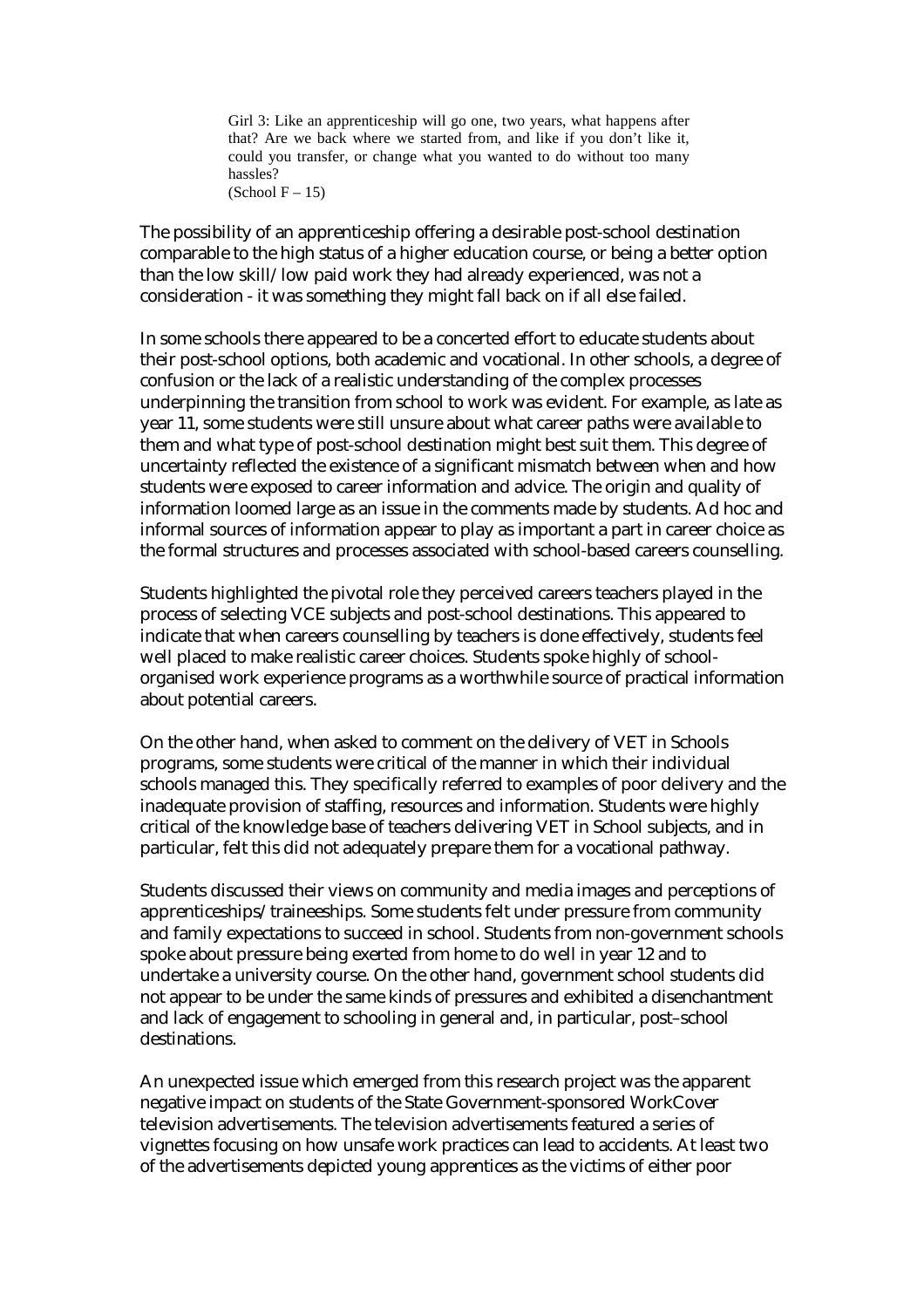workplace practices or bastardisation by coworkers. Conversely, students identified the army's 'The Edge' campaign as painting a positive and even exciting image of what constitutes an apprenticeship or a technical job in the armed forces. It should be noted that both advertisements did have quite distinct target groups. WorkCover had been targeting employers in an effort to raise awareness about the dangers of an unsafe work environment, and the armed forces were targeting young people in a recruitment drive.

## **Employers**

The research team selected a random sample of employers to survey from the database of Western Melbourne Region Economic Development Organisation (WREDO). WREDO is the peak business and local government forum in the western suburbs of Melbourne.

The survey identified a series of structural and economic impediments to the taking on of young people through the New Apprenticeship scheme. The largest industry sectors in the western region - such as building and construction, manufacturing, wholesale/retail and transport and storage - account for the majority of the apprentices and trainees reported in the survey. The survey also found that nontraditional sites of engagement of apprentices and trainees, such as information technology and finance, property and business services, are opening up to apprentices and trainees.

Responses to the survey identified that the process of taking on apprentices combined a formal recruitment (57%) and informal family/community recruitment (43%). The use of informal processes to recruit apprentices is an area that needs to be more closely examined. It is quite possible that large numbers of potential apprentices and trainees are dissuaded from contemplating apprenticeships and traineeships as a pathway because of their lack of connections or access to informal patterns of recruitment.

Employers are unwilling to commit themselves to doing more than maintaining current levels of employment of apprentices in the medium term. One interpretation of the hesitancy to employ apprentices could be due to a number of factors, including uncertainty about the continuation of current high levels of economic growth and uncertainty surrounding the introduction of the Goods and Services Tax (GST). Whilst employers did not specifically mention this, the research team suggests that it is unlikely that levels of employment within their firms would be quarantined from any negative impact the new arrangements might have for their firms.

Seventy-five percent of employers reported that the traditional form of work experience was the primary means of providing students with a 'window' to the world of work. The under-utilisation of structured workplace learning by employers, as highlighted in the survey responses, is a matter for concern and warrants further examination. There appears to be a confusion and lack of understanding amongst employers regarding the difference between work experience and structured workplace learning.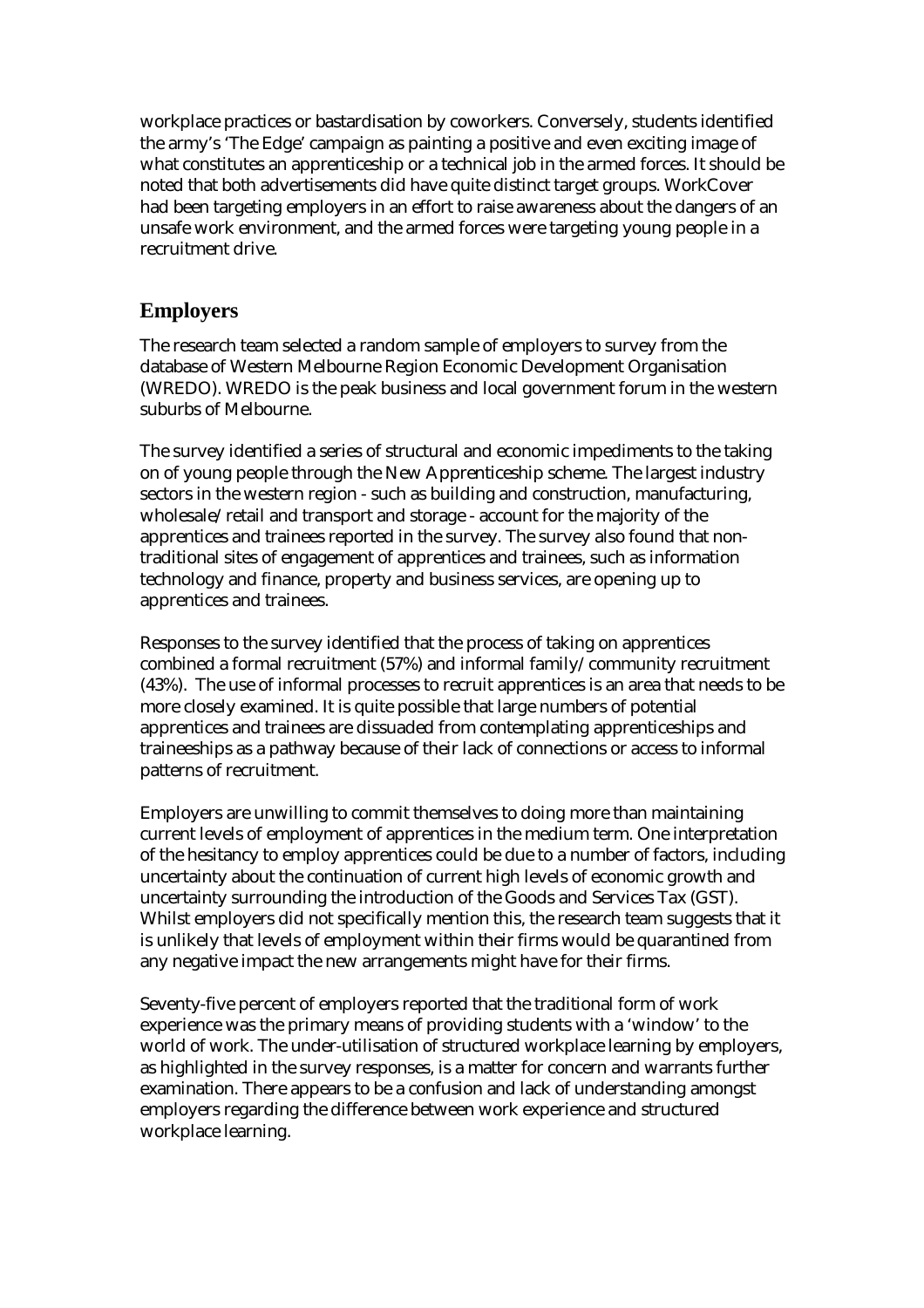Taking all of the factors into consideration, it is interesting to note that employers listed the growth of their firm (36%), or the size of their firm (27%) as being factors that would either encourage or discourage them from taking on apprentices. The relationship between sustainable economic growth and the potential for, and willingness to, engage higher levels of apprentices was a significant theme to emerge from the analysis of the employer survey responses.

Employers reported that they were concerned with the standard of training of apprentices (41%). Schofield (2000b) recorded similar concerns from employers about the quality and standard of the preparation of apprentices in her report on Victorian apprenticeship arrangements.

Employers identified Registered Training Organisations (RTOs) and the local Training and Further Education (TAFE) institution as the primary source of information on apprenticeships. This could largely be explained by the established relationship employers may have with their local RTO/TAFE in traditional apprenticeship industry sectors. This raises a number of issues around the efficacy of the national advertising campaign run by the Department of Education, Training and Youth Affairs (DETYA). It also highlights the role of New Apprenticeship Centres (NACs) in getting the message out to employers about the new arrangements, including the expanded range of New Apprenticeships available. Improving information flows about the benefits to employers of the program is clearly an area for more concentrated effort by the Australian National Training Authority (ANTA), DETYA and the Victorian State Training Authority - the Office of Post Compulsory Education Training and Employment (PETE).

The proportion of employers reporting that they understood the concept of an apprenticeship and traineeship (40%) was consistent with the proportion of employers who reported that they did not or disagreed (47%). This breakdown was mirrored in the answers received to questions on the clarity of the information on apprenticeships and traineeships, and incentives to business. This could have been caused by the use of the term apprenticeship and traineeship rather than 'New Apprenticeship', and reflects a level of confusion about the differences between traditional and historic notions of an apprenticeship and the newly re-badged New Apprenticeship scheme.

The majority of employers did not have a strong view on the concept of part-time apprentices or trainees. In fact, 46% responded that they did not know whether year 11 and 12 students made successful part-time apprentices or trainees. This lack of understanding, or perhaps lack of awareness of the opportunity to engage part-time apprentices who continue with their studies at VCE whilst undertaking an apprenticeship, indicates that there is some type of information blockage. Any form of information blockage means that the full range of options available under the umbrella of apprenticeships and traineeships is not reaching a crucial audience for this program - the employer.

Conversely, when asked to give an opinion on the long-standing and widely practiced school-organised work experience program, employers responded overwhelmingly that this played a positive factor in the process they used to recruit new staff. 'On-the-job' and 'off-the-job' methods of training were highly valued by employers as part of the process of developing the skills of an apprentice or trainee.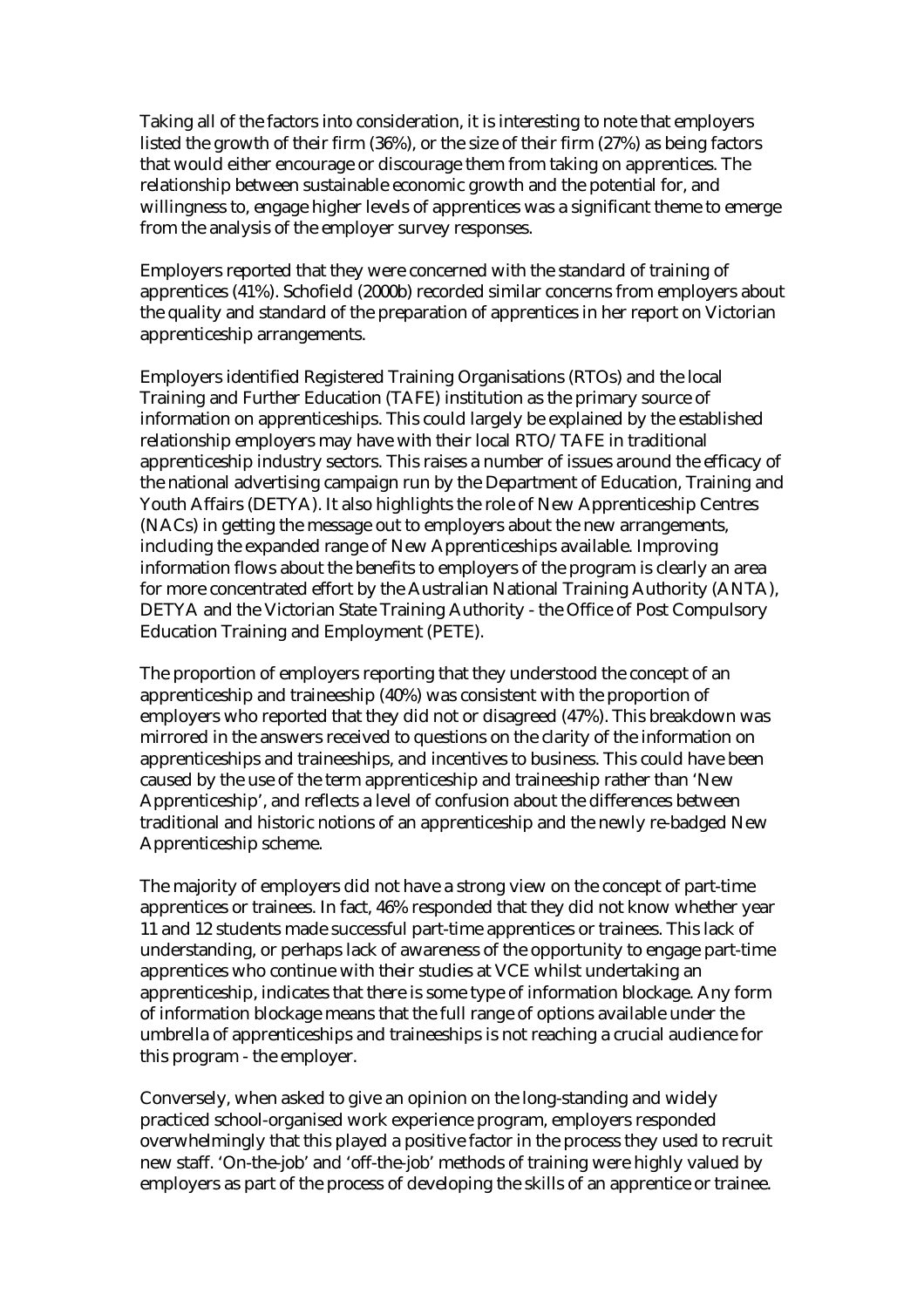When asked to indicate a view on the adequacy of information provided by external agencies and organisations charged with the responsibility for disseminating information on apprenticeships and traineeships, more employers expressed a view that they did not know (35%), or disagreed (19%) than agreed (32%). The high level of the 'do not know' category may be interpreted as an indication that information flows are not generating the positive effects upon the employers they are designed for.

Whilst a significant proportion (41%) of the respondents to the survey indicated that they agreed with the proposition that apprenticeships and traineeships are meeting the needs of employers, a significant percentage of respondents chose to answer that they did not know.

This response by employers reflects a lack of real understanding amongst a number of employers of the utility of apprenticeships and traineeships. Simply put, a number of employers are hesitant to commit or even comment about apprenticeships and traineeships. The reasons for this can only be hypothesised, but it could be inferred from the results of the survey that the employer responses at least reflect ambivalence towards the issue of taking on apprentices or trainees. The responses to some of the questions seem to reflect the possibility that employers lack useful information about the utility of the New Apprenticeship scheme for their specific firm or organisation. A reason for this ambivalence might be the impact of technological change and the continued increase in productivity and the concomitant downsizing of the labour force in many sectors of the economy. For many firms, productivity might be rising, whilst at the same time their need for skilled workers is declining. It would follow then from a practical standpoint that the only reason some firms would take on apprentices or trainees would be as an act of altruism<sup>6</sup> rather than as part of a human resource strategy.

# **Employment, education and training perspectives**

The final group of subjects interviewed by the research team included a number of employers and representatives of Industry Training Boards (ITBs) as well as stakeholders from within the education system, such as careers counsellors and individuals with responsibility for co-ordinating part-time apprenticeship programs for secondary school students. In the course of these interviews, a number of significant structural and organisational issues concerning the coordination of the New Apprenticeship scheme emerged. In particular, the manner in which information about the program is presented both to employers and to young people needs to be addressed. The coordination and management of the New Apprenticeship scheme was also raised in the interviews as an area which needs to be revamped if it is to become more attractive to employers.

Issues relating to skill formation also emerged, particularly the manner in which for some industry sectors, the national training agenda is at odds with industry goals. Employers are able to increase productivity and at the same time upskill their workforce without taking on workers or apprentices. The segmentation of work into specialised traineeships, which had been traditionally the domain of an apprenticeship, was seen as detracting from the appeal of New Apprenticeships both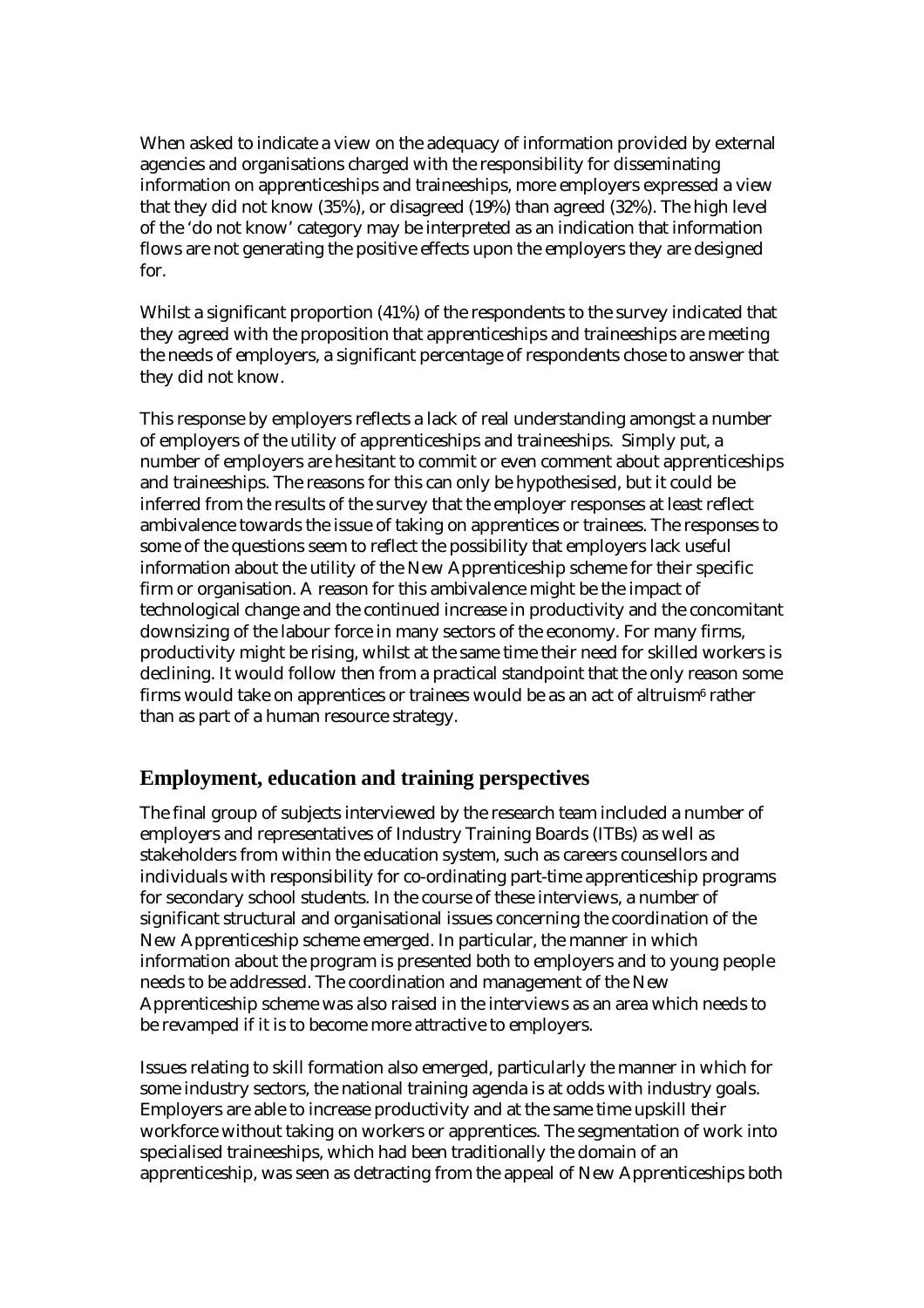for employers and for young people. The representatives of the ITBs highlighted the consequences for the economy of an ageing workforce and short-term planning mentality of some employers. In time, the neglect of skill formation could lead to a shortage of skilled workers. Employers will have to be convinced that increasing productivity as a consequence of upskilling their existing workforce and technological innovation can only be effective as short-term solutions. The ageing population will mean that succession planning needs to be addressed by firms if they are to maintain their viability.

This group identified the important role schools play in the transition from school to work, and the significance of careers counselling in this process. Some participants also raised the question of the point at which students are exposed to vocational education. In particular, some of the ITB spokespeople were unhappy with the emphasis some schools were placing on VET in Schools programs as an introduction to a vocational education pathway. The dominance of the VCE and the goal of a high ENTER score as the only desirable outcome for schools was also questioned.

The relationship between VET in Schools programs, part-time apprenticeships and the New Apprenticeship scheme (in general) needs to be carefully examined in order to make the transition from school to work as seamless as possible. The current situation seems to be creating a mismatch between the goals and aspirations of young people and schools and the way in which New Apprenticeships are promoted to school students by ITBs and other agencies. There needs to be some overall plan or agreement to regulate and help direct young people into a number of pathways which can lead on to either work, further study or vocational education and training.

### **Some recommendations**

The research team identified a number of recommendations in the report, clustered under the headings of schools, employers and government.

The following is a sample of the recommendations:

#### *Schools*

A pathways planning model should be developed and piloted. This would incorporate the development of a Pathways Portfolio in years 9-10, which would be added to over the subsequent years.

#### *Employers*

A more effective media and information campaign needs to be developed which targets employers and informs them of the support available through the New Apprenticeship scheme. Non-traditional sites of employment for apprentices, such as information technology and the service sector, should be encouraged to examine the benefits of the

New Apprenticeship scheme.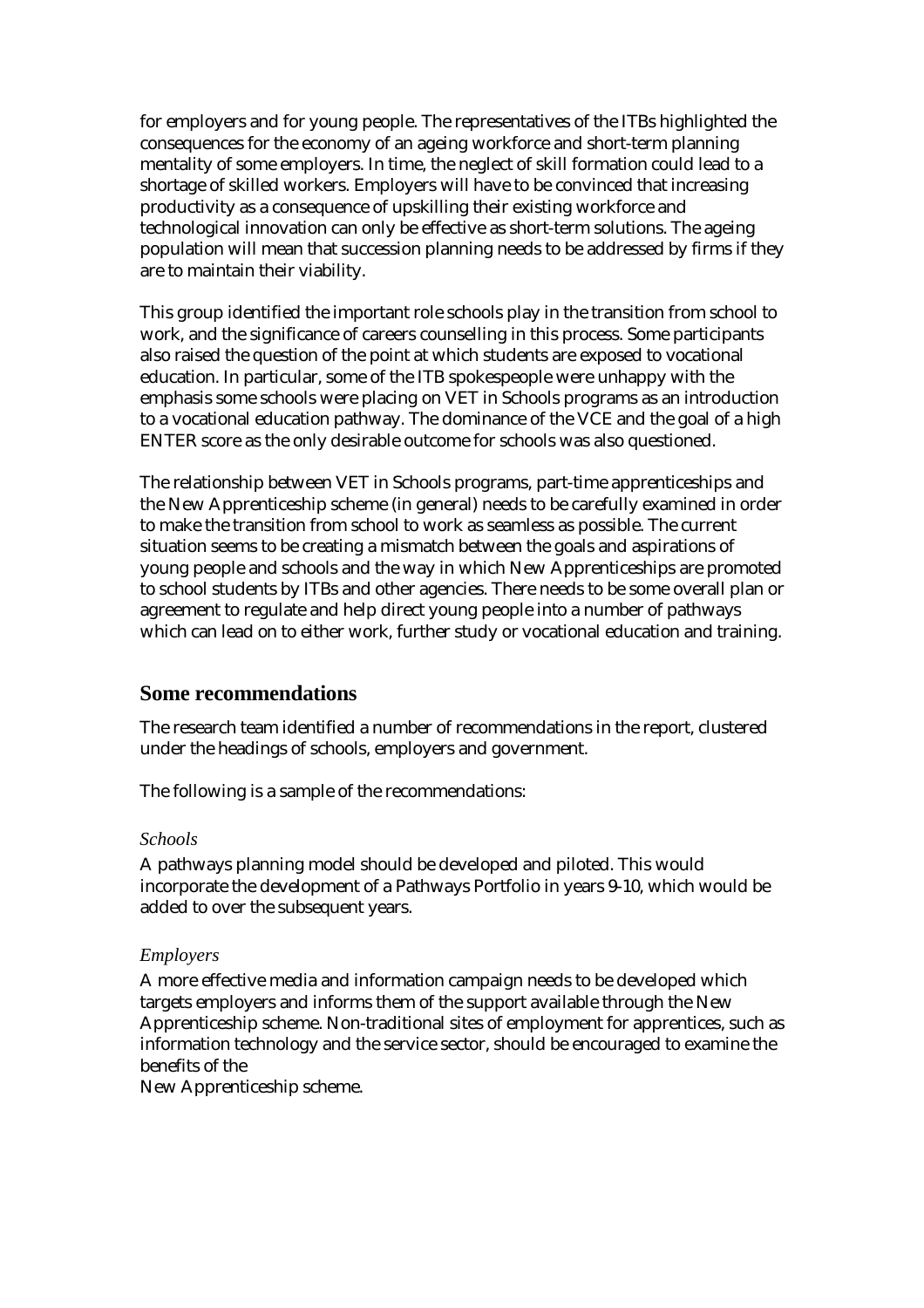#### *Government*

The state government should implement the findings of the Kirby Review on postcompulsory education and training in Victoria, which would assist in the creation of greater opportunities for young people to engage in New Apprenticeships.

## **Notes**

- 1. For the purpose of this paper, the terms apprenticeship and traineeship will be used to refer to the Commonwealth New Apprenticeships program.
- 2. Statistical details are based upon the 1997 Australian Bureau of Statistics Business Register Count.
- 3. ibid.
- 4. City Link is a privately-funded electronic tollroad linking three of Melbourne's freeways, creating routes between Melbourne Airport, the port and industrial centres.
- 5. To represent the non-government sector the team chose to examine Catholic systemic schools, as it was felt that the Catholic system was comparable in size and approach to government schools. The Catholic system is attempting to chart a coherent approach to the provision of VET. The team selected three government co-educational schools and three Catholic systemic schools (one all-boy, one all-girl, and one coeducational school). In each of the schools, students in year 10, year 11 and year 12 were interviewed.
- 6. A report prepared by the Western Australian Government entitled 'New apprenticeships: making it work' (Western Australian Department of Training 1998, pg 47), describes the factors that motivate employers to take apprentices and trainees as being a mix of 'altruistic' and 'business' motives.

### **References**

Kirby P (Chair) (2000) Ministerial review of post-compulsory education and training pathways in Victoria, Victoria.

Martino J, Demediuk T and Holden S (2000) Increasing opportunities for apprenticeships and traineeships in Melbourne's Western region. Report prepared for the National Centre for Vocational Education Research, Adelaide.

Ratio Consultants and the National Institute of Economic and Industry Research (1995, unpublished report). Building the best: converting opportunity to reality, an economic strategy for the Western region of Melbourne.

Schofield K (2000b) Report of the independent review of the quality of training in Victoria's apprenticeship and traineeship system. Prepared for the Communications Division, DEET, PETE, Victoria.